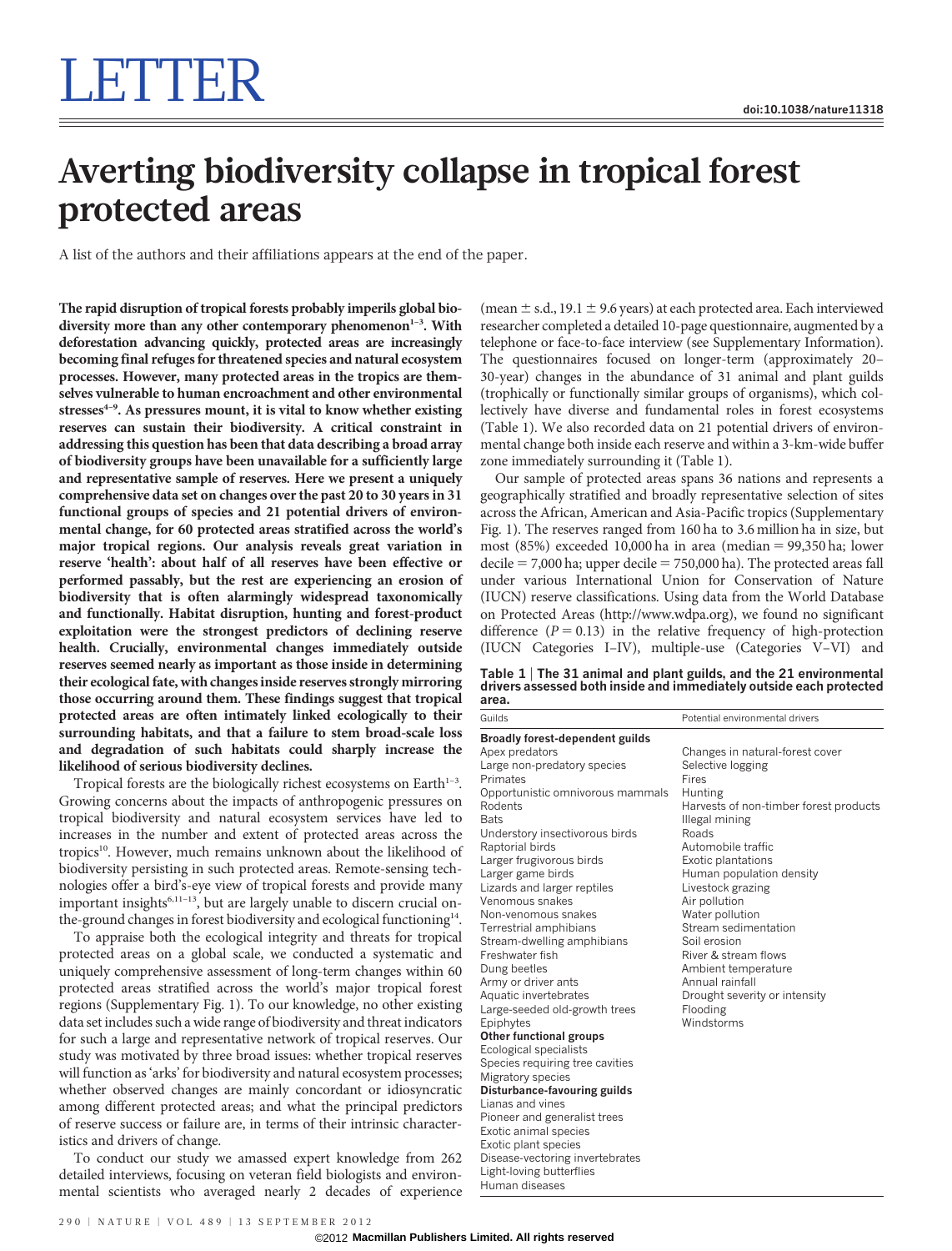

Figure 1 | Distribution of the 'reserve-health index' for 60 protected areas spanning the world's major tropical forest regions. This relative index averages changes in 10 well-studied guilds of animals and plants, including disturbanceavoiding and disturbance-favouring groups, over the past 20 to 30 years.

unclassified reserves between our sample of 60 reserves and all 16,038 reserves found in the same tropical nations (Supplementary Fig. 2). We also found no significant difference ( $P = 0.08$ ) in the geographical isolation of our reserves (travel time to the nearest city with greater than 50,000 residents) relative to a random sample of 60 protected areas stratified across the same 36 nations (Supplementary Fig. 3).

We critically assessed the validity of our interview data by comparing them to 59 independent time-series data sets in which change in a single guild or environmental driver was assessed for one of our protected areas. Collectively, our meta-analysis included some data on 15 of the guilds, 13 of the drivers and 27 of the protected areas in our study (Supplementary Table 1). Most (86.4%) of the independent data sets supported our interview results, and in no case did an independent test report a trend opposite in sign to our interview-based findings.

Our analyses suggest that the most sensitive guilds in tropical protected areas include apex predators, large non-predatory vertebrates, bats, stream-dwelling amphibians, terrestrial amphibians, lizards and larger reptiles, non-venomous snakes, freshwater fish, large-seeded old-growth trees, epiphytes and ecological specialists (all  $P < 0.0056$ , with effect sizes ranging from  $-0.36$  to  $-1.05$ ; Supplementary Table 2). Several other groups were somewhat less vulnerable, including primates, understory insectivorous birds, large frugivorous birds,

raptorial birds, venomous snakes, species that require tree cavities, and migratory species (all  $P < 0.05$ , with effect sizes from  $-0.27$  to  $-0.53$ ). In addition, five groups increased markedly in abundance in the reserves, including pioneer and generalist trees, lianas and vines, invasive animals, invasive plants and human diseases (all  $P < 0.0056$ , with effect sizes from 0.44 to 1.17).

To integrate these disparate data, we generated a 'reserve-health index' that focused on 10 of the best-studied guilds (data for each available at  $\geq$  80% of reserves), all of which seem to be sensitive to environmental changes in protected areas. Six of these are generally 'disturbance avoiders' (apex predators, large non-predatory vertebrates, primates, understory insectivorous birds, large frugivorous birds and large-seeded old-growth trees) and the remainder seem to be 'disturbance-favouring' groups (pioneer and generalist trees, lianas and vines, exotic animals and exotic plants). For each protected area, we averaged the mean values for each group, using negative values to indicate increases in abundance of the disturbance-favouring guilds.

The reserve-health index varied greatly among the different protected areas (Fig. 1). About four-fifths of the reserves had negative values, indicating some decline in reserve health. For 50% of all reserves this decline was relatively serious (mean score  $<-0.25$ ), with the affected organisms being remarkable for their high functional and taxonomic diversity (Fig. 2). These included plants with varying growth forms and life-history strategies, and fauna that differed widely in body size, trophic level, foraging strategies, area needs, habitat use and other attributes. The remaining reserves generally exhibited much more positive outcomes for biodiversity (Fig. 2), although a few disturbance-favouring guilds, such as exotic plants and pioneer and generalist trees, often increased even within these areas.

An important predictor of reserve health was improving reserve management. According to our experts, reserves in which actual, on-the-ground protection efforts (see Supplementary Information) had increased over the past 20 to 30 years generally fared better than those in which protection had declined; a relationship that was consistent across all three of the world's major tropical regions (Fig. 3). Indeed, on-the-ground protection has increased in more than half of the reserves over the past 20 to 30 years, and this is assisting efforts to limit threats such as deforestation, logging, fires and hunting within these reserves (Supplementary Table 3), relative to areas immediately outside (Supplementary Table 4).

However, our findings show that protecting biodiversity involves more than just safeguarding the reserves themselves. In many instances, the landscapes and habitats surrounding reserves are under imminent threat<sup>5,6,15</sup> (Fig. 4 and Supplementary Tables 3 and 4). For example, 85% of our reserves suffered declines in surrounding forest cover in the last 20 to 30 years, whereas only 2% gained surrounding forest. As shown by general linear models (Supplementary Table 5), such changes can seriously affect reserve biodiversity. Among the



Figure 2 | Percentages of reserves that are worsening versus improving for key disturbance-sensitive guilds, contrasted between 'suffering' and 'succeeding' reserves (which are distinguished by having lower  $(< -0.25)$  versus higher  $(\geq -0.25)$  values for the reserve-health index, respectively). For disturbance-

favouring organisms such as exotic plants and animals, pioneer and generalist trees, lianas and vines, and human diseases, the reserve is considered to be worsening if the group increased in abundance. For any particular guild, reserves with missing or zero values (no trend) are not included.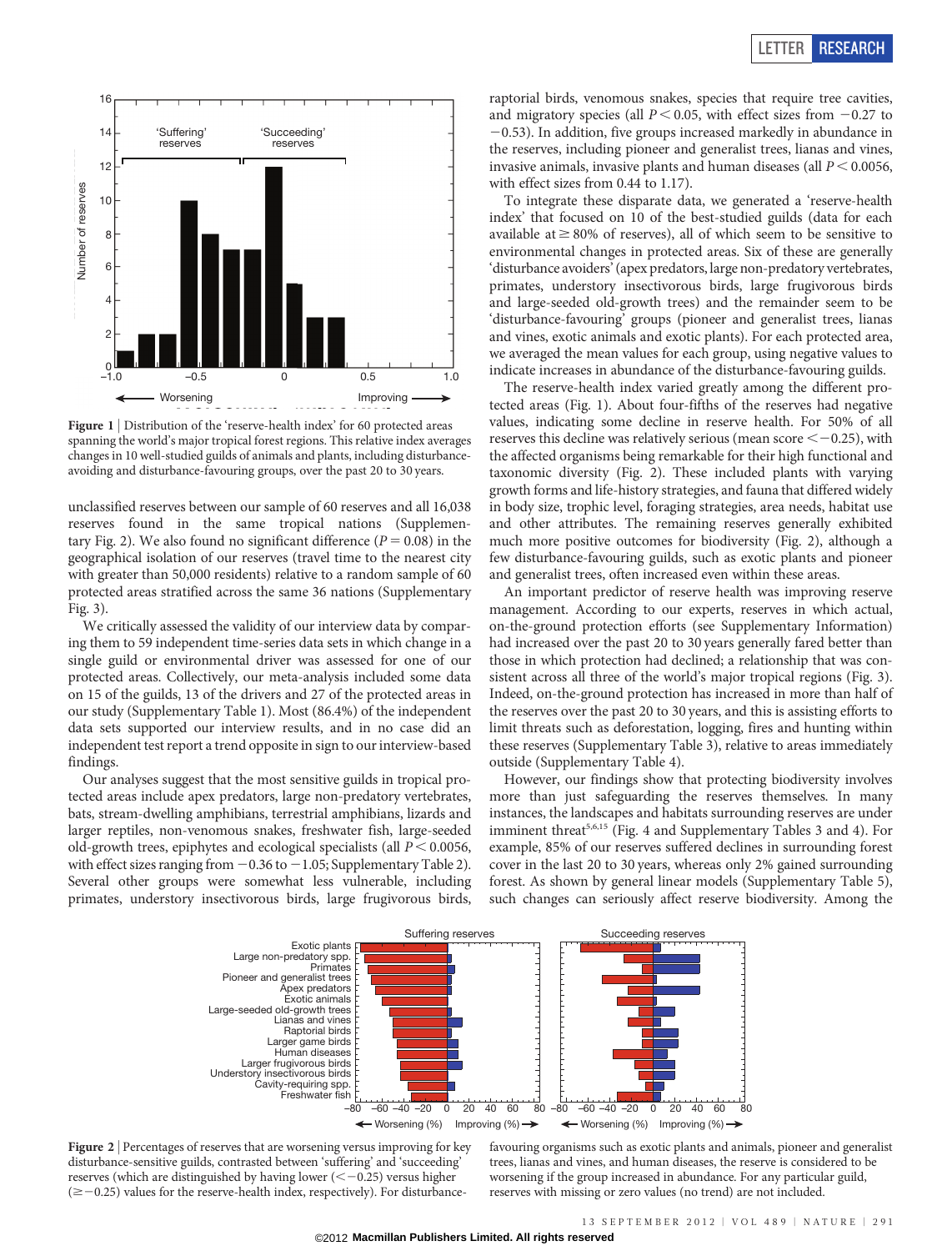

Change in reserve protection

Figure 3 | Effects of improving on-the-ground protection on a relative index of reserve health. This positive relationship held across all three tropical continents (a general linear model showed that the protection term was the most effective predictor of reserve health (Akaike's information criterion weight, 0.595; deviance explained, 11.4%), with the addition of 'continent' providing only a small improvement in model fit (Akaike's information criterion weight, 0.317; deviance explained, 16.3%).

potential drivers of declining reserve health, three of the most important predictors involved ecological changes outside reserves (declining forest cover, increasing logging and increasing fires outside reserves; Supplementary Fig. 6). The remainder involved changes within reserves (particularly declining forest cover and increasing hunting, as well as increasing logging and harvests of non-timber forest products; Supplementary Table 5).

Thus, changes both inside and outside reserves determine their ecological viability, with forest disruption (deforestation, logging and fires), and overexploitation of wildlife and forest resources (hunting and harvests of non-timber forest products) having the greatest direct negative impacts. Other environmental changes, such as air and water pollution, increases in human population densities and climatic change (changes in total rainfall, ambient temperature, droughts and windstorms) generally had weaker or more indirect effects over the last 20 to 30 years (Supplementary Table 5).

Environmental degradation occurring around a protected area could affect biodiversity in many ways, such as by increasing reserve isolation, area and edge effects<sup>15–19</sup>. However, we discovered that its effects are also more insidious: they strongly predispose the reserve itself to similar kinds of degradation. Nearly all (19 of 21) of the environmental drivers had positive slopes when comparing their direction and magnitude inside versus outside reserves (Fig. 5). Among these, 13 were significant even with stringent Bonferroni corrections ( $P < 0.0071$ ) and 17 would have been significant if tested individually ( $P < 0.05$ ). As expected, the associations were strongest for climate parameters but were also strong for variables describing air and water pollution, stream sedimentation, hunting, mining, harvests of non-timber forest products and fires. To a lesser extent, trends in forest cover, human populations, road expansion and automobile traffic inside reserves also mirror those occurring outside reserves (Fig. 5).

Our findings signal that the fates of tropical protected areas will be determined by environmental changes both within and around the reserves, and that pressures inside reserves often closely reflect those occurring around them. For many reasons, larger reserves should be more resilient to such changes<sup>15–22</sup>, although we found that removing the effects of reserve area statistically did not consistently weaken the correlations between changes inside versus outside protected areas (Supplementary Table 6).

Our study reveals marked variability in the health of tropical protected areas. It indicates that the best strategy for maintaining biodiversity within tropical reserves is to protect them against their major proximate threats, particularly habitat disruption and overharvesting. However, it is not enough to confine such efforts to reserve interiors while ignoring their surrounding landscapes, which are often being rapidly deforested, degraded and overhunted<sup>5,6,13,15</sup> (Fig. 5). A failure to limit interrelated internal and external threats could predispose reserves to ecological decay, including a taxonomically and functionally



Figure 4 | Comparison of ecological changes inside versus outside protected areas, for selected environmental drivers. The image is an example of the strong distinction in disturbance inside versus outside a reserve. The bars show the percentages of reserves with improving versus worsening conditions.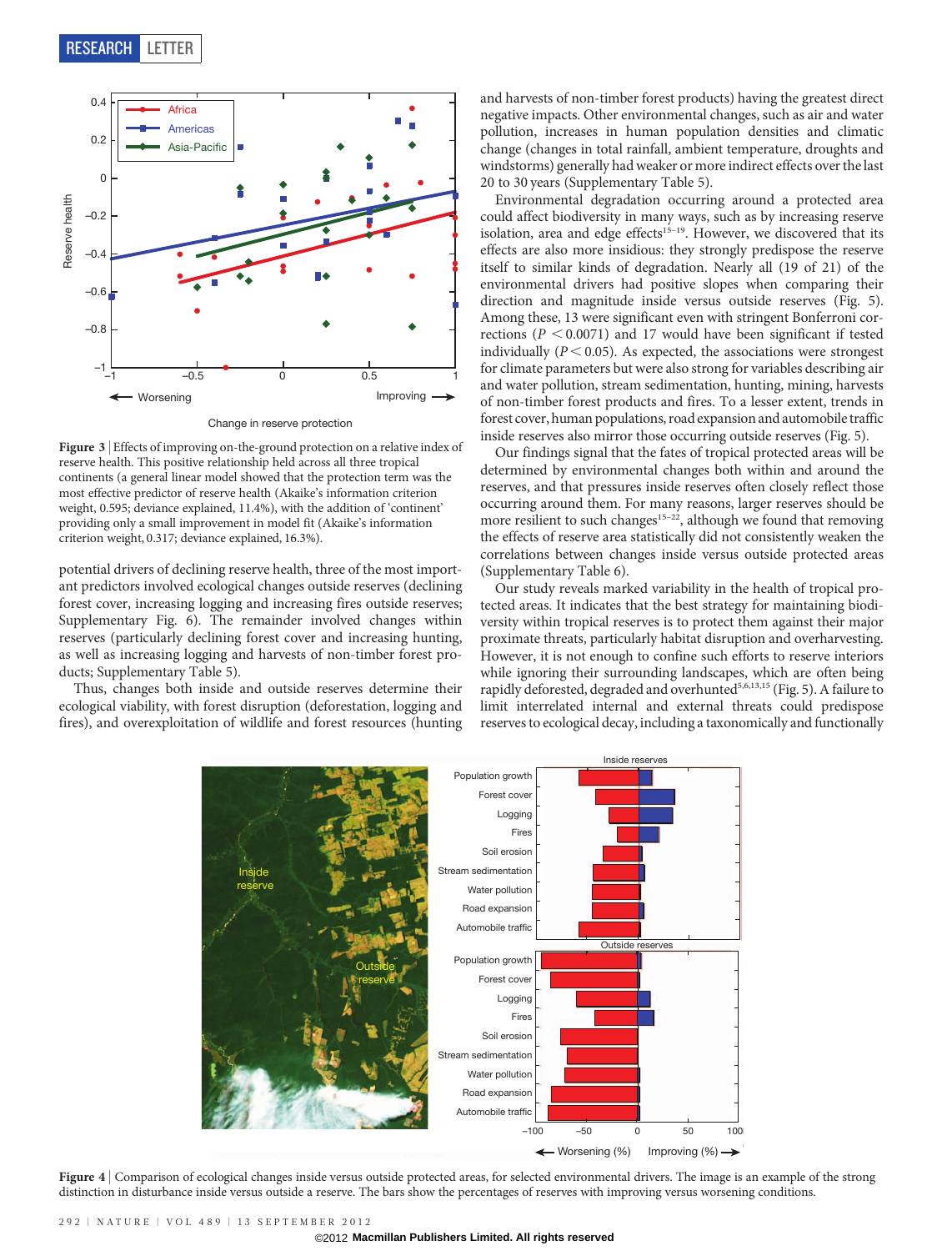# LETTER RESEARCH



Figure 5 | Pearson correlations comparing the direction and strength of 21 environmental drivers inside versus outside tropical protected areas. NTFP, non-timber forest products.

sweeping array of changes in species communities (Fig. 2) and an erosion of fundamental ecosystem processes<sup>16,18,23</sup>.

Protected areas are a cornerstone of efforts to conserve tropical biodiversity<sup>3,4,13,21</sup>. It is not our intent to diminish their crucial role but to highlight growing challenges that could threaten their success. The vital ecological functions of wildlife habitats surrounding protected areas create an imperative, wherever possible, to establish sizeable buffer zones around reserves, maintain substantial reserve connectivity to other forest areas and promote lower-impact land uses near reserves by engaging and benefiting local communities<sup>4,15,24-27</sup>. A focus on managing both external and internal threats should also increase the resilience of biodiversity in reserves to potentially serious climatic change28–30 in the future.

## METHODS SUMMARY

Our interview protocol, rationale, questionnaire and data analyses are detailed in the Supplementary Information. We selected protected areas broadly to span the African, American and Asia-Pacific tropics (Supplementary Fig. 1), focusing on sites with mostly tropical or subtropical forest that had at least 10 refereed publications and 4–5 researchers with long-term experience who could be identified and successfully interviewed.

We devised a robust and relatively simple statistical approach to assess temporal changes in the abundance of each guild and in each potential environmental driver across our reserve network (see Supplementary Information). In brief, this involved asking each expert whether each variable had markedly increased, remained stable or markedly declined for each reserve. These responses were scored as  $1, 0$  and  $-1$ , respectively. For each response, the expert was also asked to rank their degree of confidence in their knowledge. After discarding responses with lower confidence, scores from the individual experts at each site were pooled to generate a mean value (ranging from  $-1.0$  to 1.0) to estimate the long-term trend for each variable.

The means for each variable across all 60 sites were then pooled into a single data distribution. We used bootstrapping (resampling with replacement; 100,000 iterations) to generate confidence intervals for the overall mean of the data distribution. If the confidence intervals did not overlap zero, then we interpreted the trend as being non-random. Because we tested many different guilds, we used a stringent Bonferroni correction ( $P \le 0.0056$ ) to reduce the likelihood of Type I statistical errors, although we also identified guilds that showed evidence of trends ( $P \le 0.05$ ) if tested individually. For comparison, we estimated effect sizes (bootstrapped mean divided by s.d., with negative values indicating declines) for changes in guild abundances and for potential drivers inside and outside reserves (Supplementary Tables 2–4).

#### Received 24 February; accepted 14 June 2012.

### Published online 25 July; corrected online 12 September 2012 (see full-text HTML version for details).

1. Pimm, S. L. & Raven, P. R. Biodiversity: extinction by numbers. Nature 403, 843–845 (2000).

- 2. Bradshaw, C. J. A., Sodhi, N. S. & Brook, B. W. Tropical turmoil—a biodiversity tragedy in progress. Front. Ecol. Environ 7, 79–87 (2009).
- 3. Gibson, L. et al. Primary forests are irreplaceable for sustaining tropical biodiversity. Nature 478, 378–381 (2011).
- 4. Bruner, A. G., Gullison, R., Rice, R. & da Fonseca, G. Effectiveness of parks in protecting tropical biodiversity. Science 291, 125–128 (2001).
- 5. Curran, L. M. et al. Lowland forest loss in protected areas of Indonesian Borneo. Science 303, 1000-1003 (2004).
- 6. DeFries, R., Hansen, A., Newton, A. C. & Hansen, M. C. Increasing isolation of protected areas in tropical forests over the past twenty years. Ecol. Appl. 15, 19–26  $(2005)$
- 7. Lovejoy, T. E. Protected areas: A prism for a changing world. Trends Ecol. Evol. 21, 329–333 (2006).
- 8. Possingham, H. P., Wilson, K. A., Andelman, S. J. & Vynne, C. H. in Principles of Conservation Biology (eds Groom, M. J., Meffe, G. K. & Carroll, C. R.) (Sinauer, 2006).
- 9. Joppa, L. N., Loarie, S. & Pimm, S. L. On the protection of ''protected areas''. Proc. Natl Acad. Sci. USA 105, 6673–6678 (2008).
- 10. Jenkins, C. N. & Joppa, L. Expansion of the global terrestrial protected area system. Biol. Conserv. 142, 2166–2174 (2009).
- 11. Asner, G. P. et al. Selective logging in the Brazilian Amazon. Science 310, 480-482 (2005).
- 12. Wright, S. J., Sanchez-Azofeifa, G., Portillo-Quintero, C. & Davies, D. Poverty and corruption compromise tropical forest reserves. Ecol. Appl. 17, 1259-1266  $(2007)$
- 13. Adeney, J. M., Christensen, N. & Pimm, S. L. Reserves protect against deforestation fires in the Amazon. PLoS ONE 4, e5014 (2009).
- 14. Peres, C. A., Barlow, J. & Laurance, W. F. Detecting anthropogenic disturbance in tropical forests. Trends Ecol. Evol. 21, 227-229 (2006).
- 15. Hansen, A. J. & DeFries, R. Ecological mechanisms linking protected areas to surrounding lands. Ecol. Appl. 17, 974-988 (2007).
- 16. Laurance, W. F. et al. Biomass collapse in Amazonian forest fragments. Science 278, 1117–1118 (1997).
- 17. Woodroffe, R. & Ginsberg, J. R. Edge effects and the extinction of populations inside protected areas. Science 280, 2126–2128 (1998).
- 18. Terborgh, J. et al. Ecological meltdown in predator-free forest fragments. Science 294, 1923–1926 (2001).
- 19. Laurance, W. F. et al. The fate of Amazonian forest fragments: a 32-year investigation. Biol. Conserv. 144, 56-67 (2011).
- 20. Brooks, T. M., Pimm, S. L. & Oyugi, J. O. Time lag between deforestation and bird extinction in tropical forest fragments. Conserv. Biol. 13, 1140-1150 (1999).
- 21. Peres, C. A. Why we need megareserves in Amazonia. Conserv. Biol. 19, 728-733  $(2005)$
- 22. Maiorano, L., Falcucci, A. & Boitani, L. Size-dependent resistance of protected areas to land-use change. Proc. R. Soc. B 275, 1297-1304 (2008).
- 23. Estes, J. A. et al. Trophic downgrading of Planet Earth. Science 333, 301-306  $(2011)$
- 24. Wells, M. P. & McShane, T. O. Integrating protected area management with local needs and aspirations. Ambio 33, 513–519 (2004).
- 25. Scherl, L.M. et al. Can Protected Areas Contribute to Poverty Reduction? Opportunities and Limitations (IUCN, 2004).
- 26. Chan, K. M. A. & Daily, G. C. The payoff of conservation investments in tropical countryside. Proc. Natl Acad. Sci. USA 105, 19342–19347 (2008).
- 27. Porter-Bolland, L. et al. Community-managed forests and protected areas: an assessment of their conservation effectiveness across the tropics. For. Ecol. Manage. 256, 6–17 (2012).
- 28. Thomas, C. D. et al. Extinction risk from climate change. Nature 427, 145-148 (2004).
- 29. Sekercioglu, C. H., Schneider, S. H., Fay, J. P. & Loarie, S. R. Climate change, elevational range shifts, and bird extinctions. Conserv. Biol. 22, 140–150 (2008).
- 30. Shoo, L. P. et al. Targeted protection and restoration to conserve tropical biodiversity in a warming world. Glob. Change Biol. 17, 186–193 (2011).

Supplementary Information is linked to the online version of the paper at <www.nature.com/nature>.

Acknowledgements The study was supported by James Cook University, the Smithsonian Tropical Research Institute, an Australian Laureate Fellowship (to W.F.L.) and NSF grant RCN-0741956. We thank A. Bruner, R. A. Butler, G. R. Clements, R. Condit, C. N. Cook, S. Goosem, J. Geldmann, L. Joppa, S. L. Pimm and O. Venter for comments.

Author Contributions W.F.L. conceived the study and coordinated its design, analysis and manuscript preparation. D.C.U., J.R. and M.K. conducted the interviews; C.J.A.B. assisted with data analysis and some writing; and S.P.S., S.G.L., M.C. and W.L. organized data or collected metadata. The remaining authors provided detailed interviews on protected areas and offered feedback on the manuscript.

Author Information Reprints and permissions information is available at <www.nature.com/reprints>. The authors declare no competing financial interests. Readers are welcome to comment on the online version of this article at <www.nature.com/nature>. Correspondence and requests for materials should be addressed to W.F.L. [\(bill.laurance@jcu.edu.au\)](mailto:bill.laurance@jcu.edu.au).

William F. Laurance<sup>1,2</sup>, D. Carolina Useche<sup>2</sup>, Julio Rendeiro<sup>2</sup>, Margareta Kalka<sup>2</sup>, Corey J. A. Bradshaw<sup>3</sup>, Sean P. Sloan<sup>1</sup>, Susan G. Laurance<sup>1</sup>, Mason Campbell<sup>1</sup>, Kate